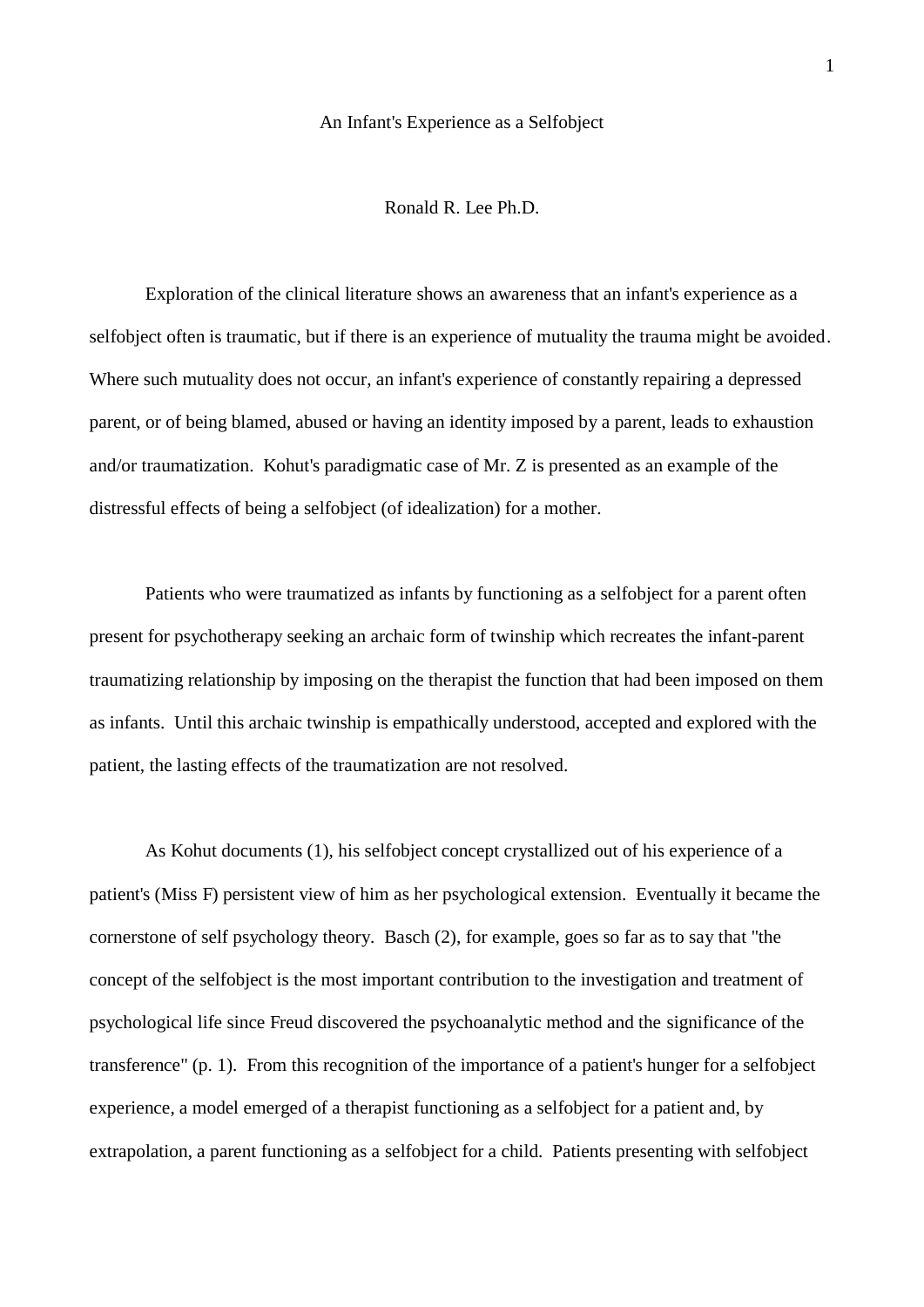hungers were seen as having an arrested development. Arrests in an infant's self-organization were the result of an absence of parental selfobject functioning during critical periods of infancy and childhood.

 Also recognized, but not emphasized, was the idea that the analyst turns to the patient for selfobject experiences, as does a parent to a child (3). Wolf (4), for example, argues that "the analyst, just like the analysand, enters the analytic situation with certain needs for selfobjects" (p. 585). I (5) explored this idea as a "reverse selfobject experience." A reading of the clinical literature shows many examples, commencing with the six cases that were published to illustrate self psychology theory (6).

 In four of these cases (Mr. M, Mrs. Apple, Mrs. R, and Mr. B), patients expressed negative feelings about functioning as selfobjects for a parent when a child. In the case of Mr. M, "the focus was on his having felt emotionally exploited because he was not responded to in terms of who he was, but in terms of what he could do for his parents" (p. 140). In the second case, Mrs. Apple says, "I've been the strong one. The roles between mother and child are reversed. She's always seeking praise, support, all the things she needs" (p. 207). In case three, when Mrs. R refurnished her apartment and enthusiastically communicated her ideas, her mother "changed the conversation to a subject that had to do with herself, her activities, or her own life" (p. 305). And in the fourth case, when his therapist suggested that Mr. B "existed only for his mother when she needed him or he her,...his response was, 'Oh, my God, you're so right!" (p. 379). Reflecting on such case material, Kohut (7) referred to parents "who are unable to respond to their children's changing narcissistic requirements... because they [use] their children for their own" (p. 274).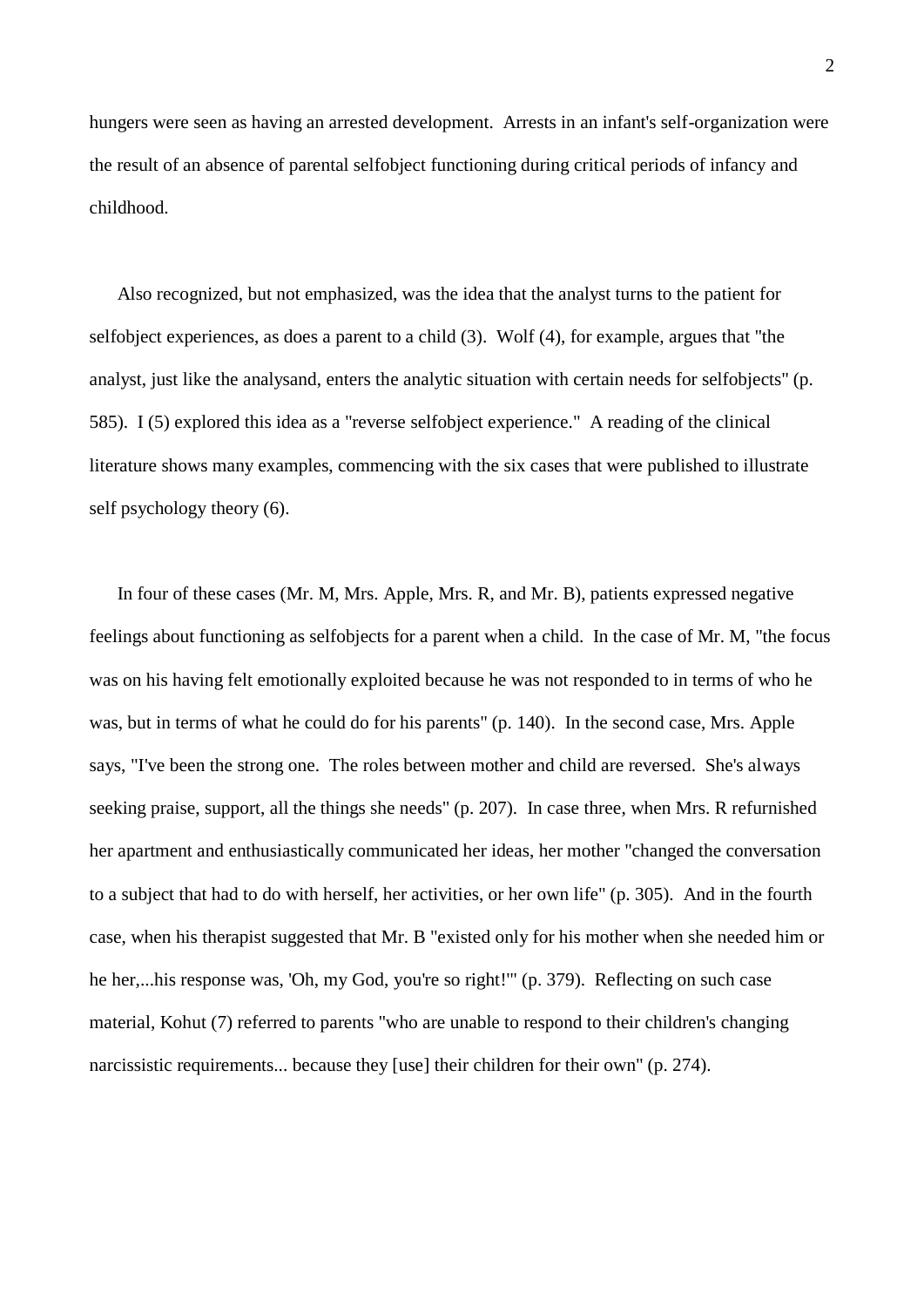By focusing on psychotherapy cases, the negative consequences of an infant functioning as a selfobject for the parent are highlighted. These consequences are reported by therapists sensitized to the importance of selfobject functioning (8-14). Reports of clinical material that reflect this experience go back to Ferenczi (15, 16), Balint (17), Schmideberg (18), and others (19-21).

 When we consider parent-infant observations, it is clear that not all reverse selfobject experiences cripple self-development; they may be a part of normal growth. So, conceptualizing an infant as a selfobject for a parent raises questions about the nature of infant trauma. Are all infant experiences as a selfobject for the parent traumatic, or only some? If only some, what makes experiences traumatic? Stated another way, when is the infant functioning as a selfobject for the parent exploitation, and when is it not? Based on the evidence of incest's negative consequences, there is a consensus that a child's sexual selfobject function is damaging. But incest is an extreme example. In what follows we explore the infant's experience as a selfobject for the parent as (A) a traumatic lack of mutuality, (B) reparative and imposed infant selfobject experiences, (C) Kohut's case of Mr. Z, and (D) twinship transferences.

## A. Traumatic Lack of Mutuality

When Stolorow and Brandchaft (22) refer to a child's archaic merger selfobject function they say:

 When a parent consistently requires an archaic state of oneness with a child...then the child's strivings for more differentiated selfhood become the source of severe conflict and guilt. In such instances the child perceives that his acts of self-demarcation and unique affective qualities are experienced by the parent as psychologically damaging, often leading to the child developing a perception of himself as omnipotently destructive" [p. 245].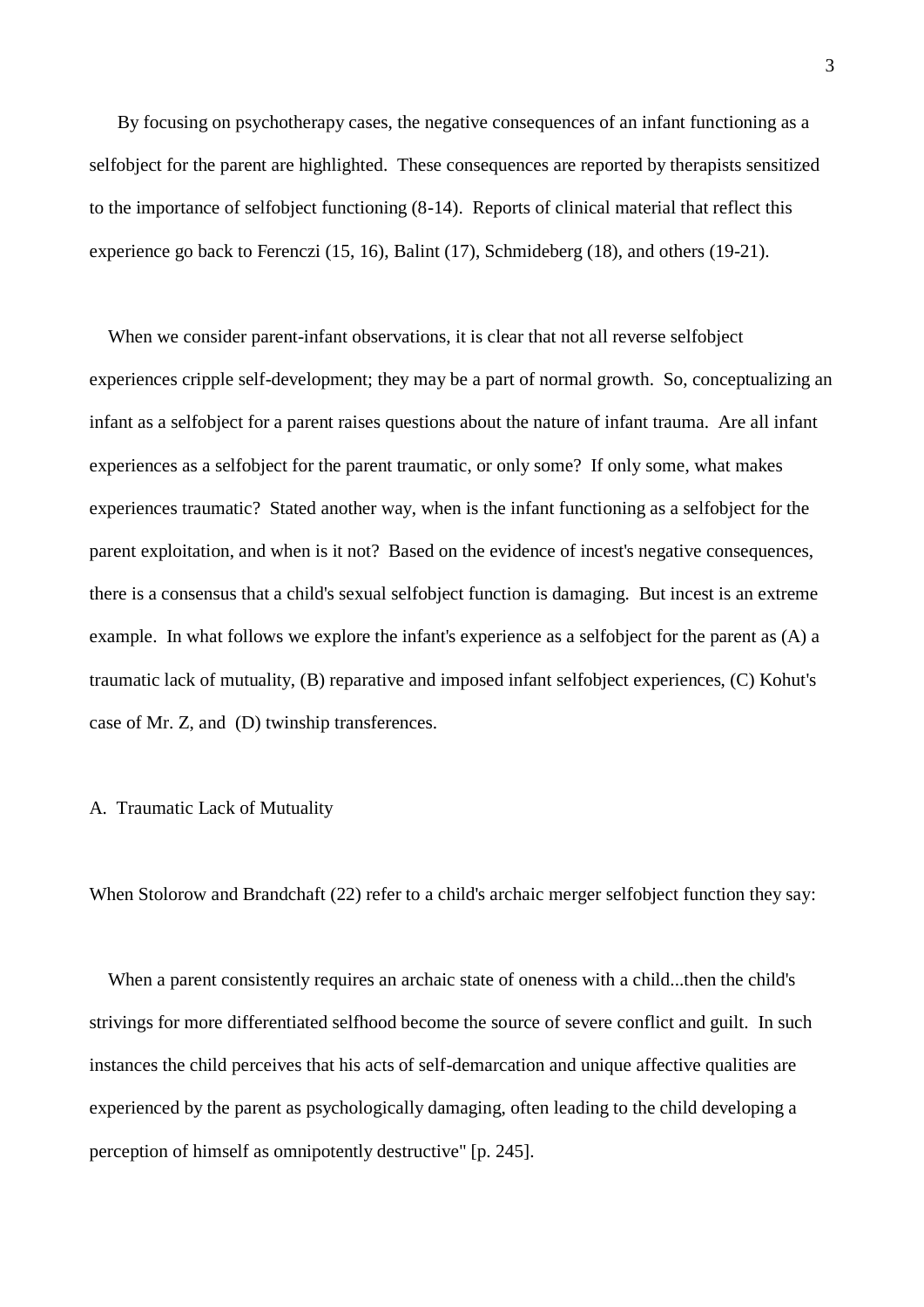The parent has to "consistently" require an archaic merger for trauma to occur, not just an occasional, temporary merger involving the soothing or mirroring of a parent. Such a position is consistent with that of Tomkins (23) who saw affects motivating corrective behavior, but if continued at a high rate of neural firing, creating trauma - Freud's theory of "unbearable affects." Such a view rejects the idea that an infant is always traumatized by functioning as a selfobject. For example, some patients who occasionally functioned as selfobjects for me (when I had back surgery, for instance), not only were not damaged, but made significant increases in cohesiveness. This positive experience does not preclude the possibility that a patient's functioning could be traumatic; but it affirmed that it was not necessarily so. Perhaps an excessive use of an infant as a selfobject by the parent may produce the trauma. But the idea of excess introduces the problem of how an infant determines excess?

 Grotstein (24) has one solution. He takes the view that a patient's selfobject functioning can be constructive and suggests that mutuality is the key to the absence of trauma when the infant functions as a selfobject. He states:

 There seems to be a field of mutual empathy between child and mother in which each is encouraged and mirrored by the other. That imparts a feeling of self-satisfaction to the infant. Good "mirroring" by a maternal selfobject is probably not enough to make an infant self feel good... The infant must also develop the sense of reciprocity and responsibility--the capacity for care and concern for mother and the desire to mirror her as well (pp. 175-176).

He was offering, in effect, a type of mutual influence theory which suggests that an absence of such mutuality helps produce a traumatic affective state.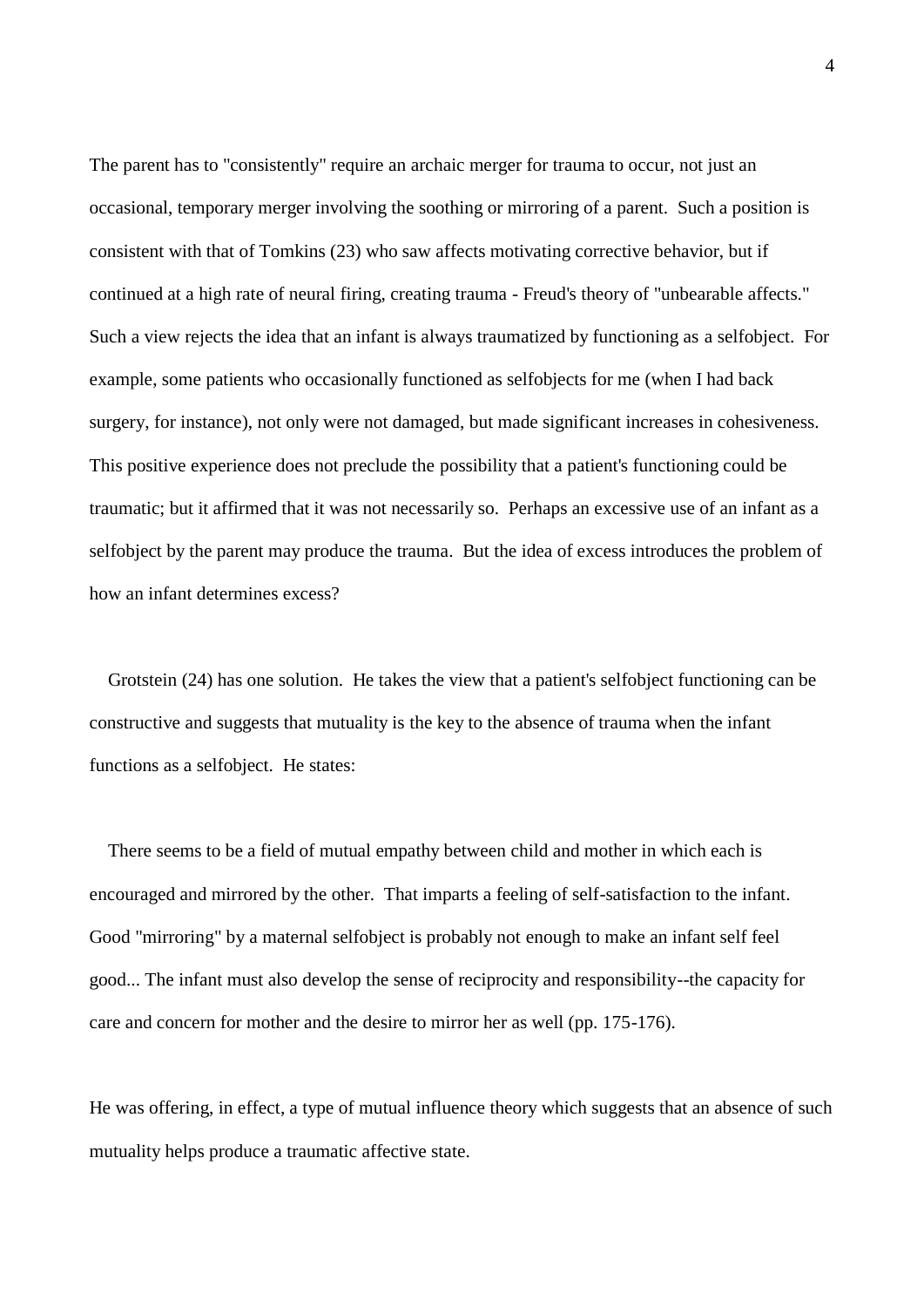Beebe and Lachmann (25), who reviewed the observational work of infant developmentalists, offered a mutual influence theory that supports the clinical experience that a patient's selfobject functioning, per se, was not traumatic. They observed that in a healthy dyad, mother and infant mutually influence each other beneficially. Viewed from self psychology theory, mother and infant function as mutual selfobjects. Mutual selfobject experiences serve as an antidote to trauma, explain the difference between an infant's healthy and pathological selfobject functioning, and indicate that the direction of the selfobject functioning is not crucial. This means that the terms "reverse selfobject experience" and "inverted family relationship" (16), which emphasize direction, are not a useful focus.

 Trauma arising from the infant's functioning as a selfobject may be explained by the mutual influence theory of the infant developmentalists (25). An infant's functioning is traumatic, not from the direction of the interaction, but from the lack of interaction itself. This is a dynamic form of Kohut's "absence" idea. Mutuality helps the infant energize the mother who in turn continues her investment in the infant. Under such a model, what is traumatic is an infant's prolonged functioning as a selfobject for a parent who has no capacity for mutuality, or has a significant temporary inability to respond. The infant's selfobject function for the parent becomes exhausting, burdensome, then traumatic, without a reciprocal selfobject experience with the parent.

 Similarly, a mother's functioning as a selfobject for the infant may become burdensome, exhausting, and traumatic if an infant is unable to participate in a process of mutual selfobject functioning and if the mother lacks other resources from which to experience this enlivening mutuality. Infants born with a defective capacity to mutually respond with a mother, such as those born prematurely, place a burden on the mother to function as a selfobject until they are eventually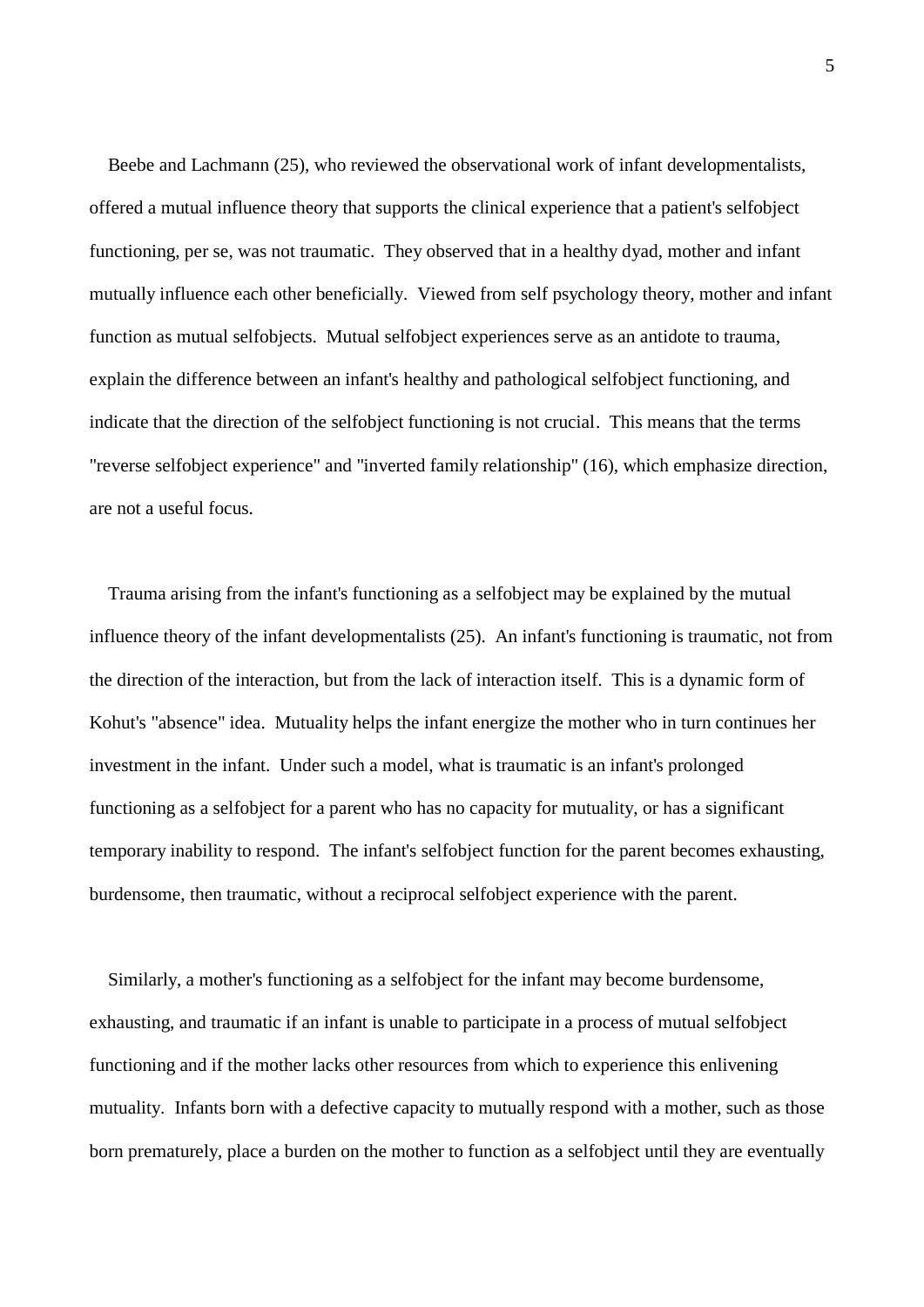able to respond. A mother can function as a selfobject for an infant if she has energizing resources outside the mother/infant dyad, but an infant, who generally does not have alternative resources, is more likely to be traumatized by an absence of the mother/infant mutuality than a mother.

 Using self psychology's concept of a selfobject, we may interpret the mutual influence theory of the infant developmentalists as portraying an early form of mutual selfobject functioning. The breakdown of mutuality makes the initial experience of "individualism," the desperate solo efforts of the infant to restore a parent's cohesiveness, traumatic. As long as there is mutuality, an infant is able to function as a selfobject for the parent without feeling exploited, enraged, or traumatized.

 Placing the emphasis on mutual selfobject functioning explains not only healthy development, but the crippling effects of a merger with the child. The clinging behavior of a mother's archaic merger with a child, where a child sustains the cohesion of a parent, prevents mutual selfobject functioning and an enlivening of a child by a mother, eventually producing in a child a frightening experience of fragmentation. Stolorow, Brandchaft, and Atwood (11), in generalizing about such an experience, state that "when...[affective] states conflict with a need for the child to serve the parent's own selfobject needs -- then the child will experience severe derailments of his selfdevelopment" (p. 70). It is not a child serving as a selfobject that is seen as being pathogenic but a child doing so when this serving conflicts with his/her own needs and precludes adequate responsiveness to his/her own affective states.

 Exploration of the infant's functioning as a selfobject for a parent conforms to the general designation of the selfobject as "a class of psychological functions pertaining to the maintenance, restoration, and transformation of self experience" (29, p. 274). To the extent that parentally imposed functions prevent mutuality, the need for maintaining the parent's cohesion occurs at the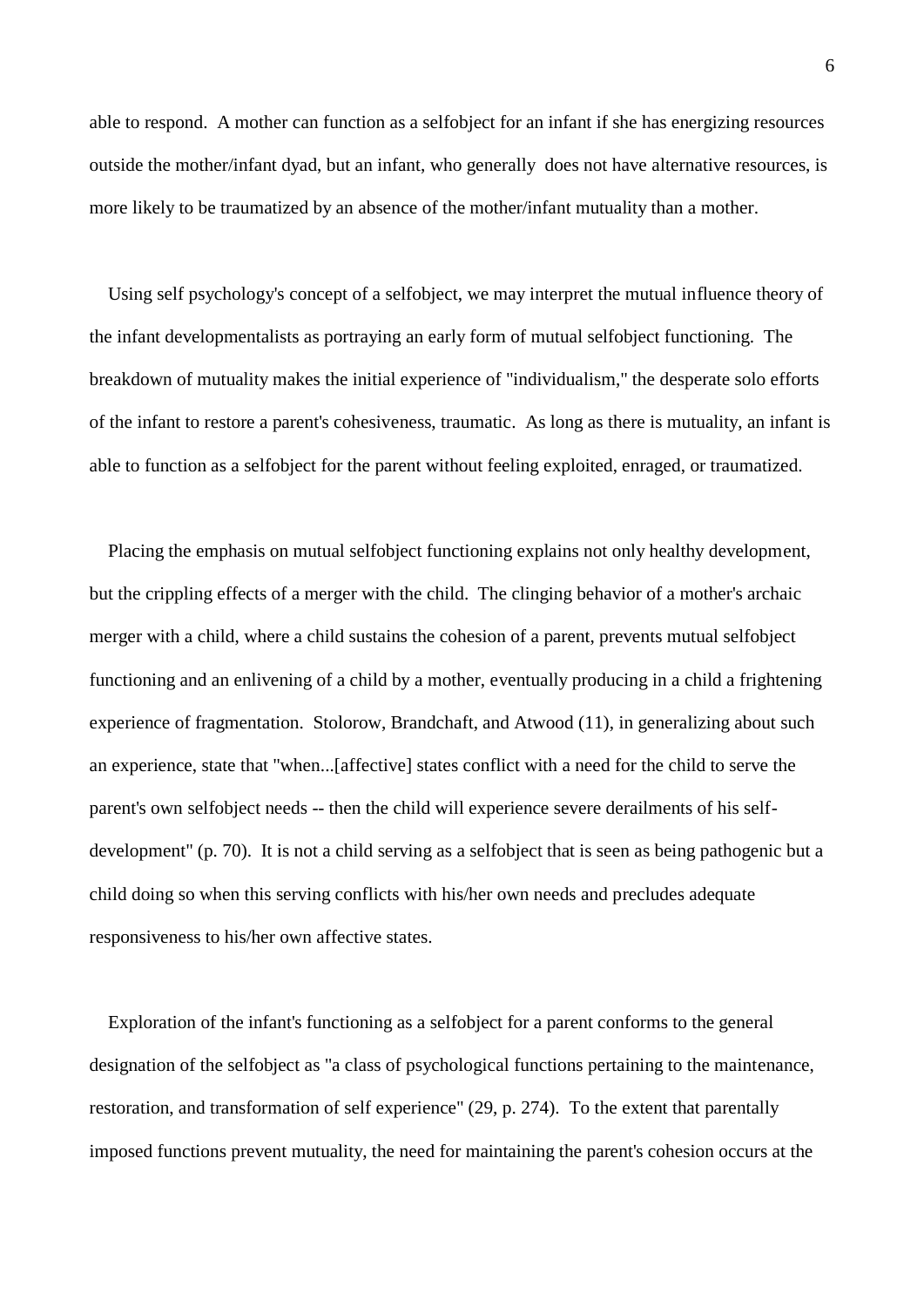expense of the growth needs of both the parent and infant. To the extent that mutual selfobject functioning occurs, both parent and infant are able to grow, as well as maintain cohesion.

 Mutuality of selfobject functioning may be misconstrued as a form of interpersonal or social theory. Such theoretical misunderstanding occurs only if the concept of a selfobject as a subjective experience is ignored. Although it has an interactive element, the idea of mutual selfobject functioning is anchored in the subjective states of those involved and is a reflection of the "intersubjective field." Mutual selfobject is understood as an alternating form of mutuality. By calling the experience "alternating" and "mutual" the subjective nature of the interaction is preserved.

 Trauma consists of "unbearable affects" that result from a failure to establish alternating, mutual responding. The infant's function as a selfobject may encompass being idealized by the parent or mirroring the parent. These selfobject functions are subsumed here as an infant being a reparative selfobject for the parent, where the infant attempts to relieve the mother of depression and/or anxiety (through mirroring or being idealized) so that mutuality is generated again. Another type of selfobject functioning is where the parent, to maintain his/her cohesiveness, imposes such functions as blame, abuse, or identity on the infant. When these types of selfobject functions are consistently imposed on the infant, there is very little, if any, mutuality and hence a high risk for traumatization. We shall examine these two important categories in more detail.

### B. Reparative and Imposed Infant Selfobject Experiences

In functioning as a reparative selfobject, the infant mirrors or soothes the parent or is idealized by the parent so that the parent is able to function as a selfobject for the infant and a sense of mutuality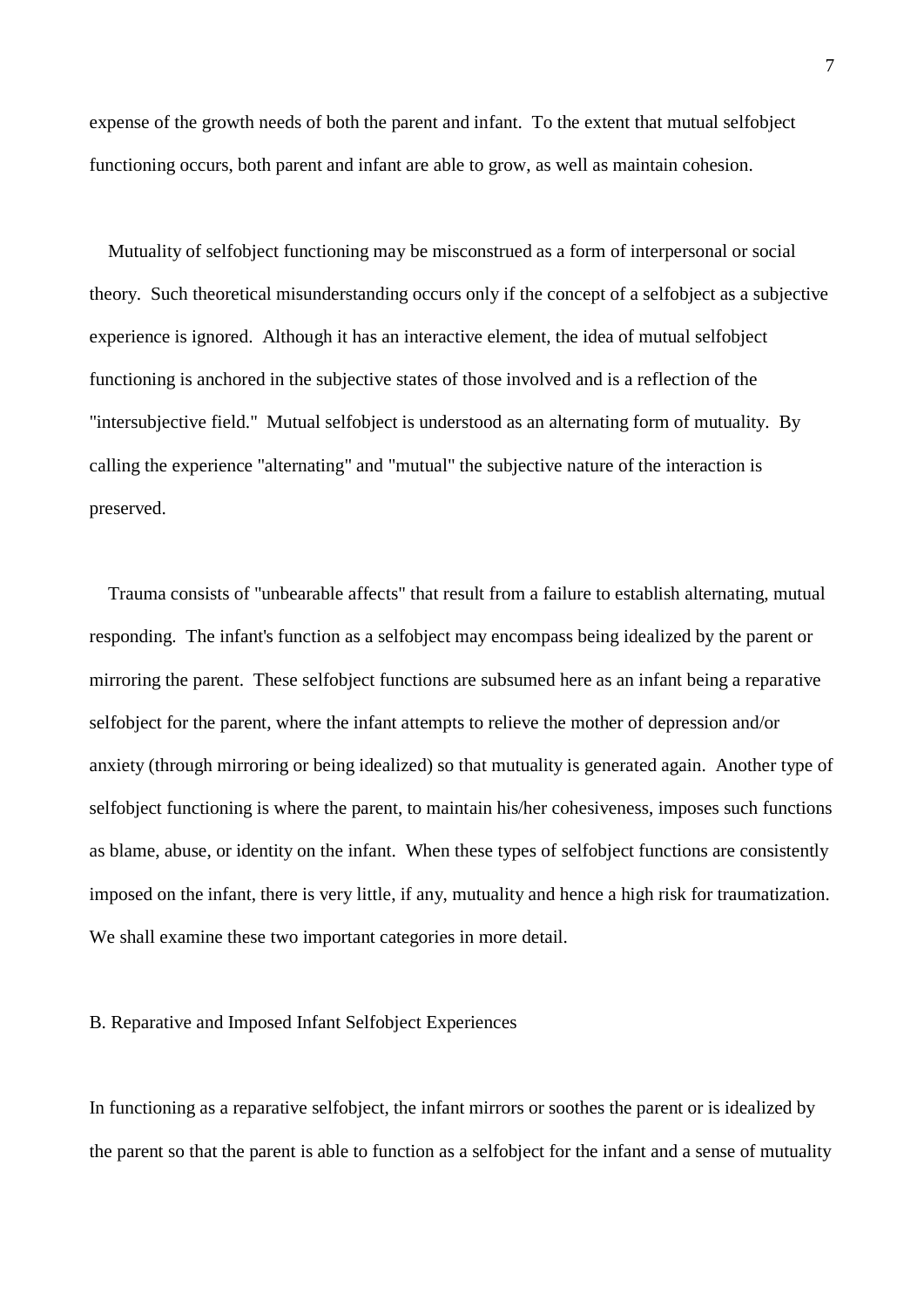is re-established. The most likely situation where a child does this is when the parent lacks other selfobject resources. The child functions as a reparative selfobject because this is the best chance for mother and child to survive.

#### Vignette 1

Mr. W, for instance, sought treatment for depression. He commenced his second session by reporting that his mother had "picked a fight" during a long-distance telephone call because he had resisted giving her minute details of his first therapeutic session. A divorcee, the mother was fearful of being deprived of the "emotional support" of her eldest child, and wanted him to soothe her feelings. Mr. W realized that his function of relieving his mother's feelings had existed for as long as he could remember, even before the divorce of his parents. Because Mr. W had experienced success in repairing his fragmented mother, and because his mother's requests for his support were intermittent, she was able to sometimes function as a mirroring selfobject for him and establish a mutual relationship. Mr. W's selfobject functioning as a child was not so traumatic as to leave him with a severe personality disorder.

### Vignette 2

Another client, Mrs. G, despite her efforts at reparative selfobject functioning, could not establish a sense of mutual responsiveness as a child and was severely traumatized by the experience. As a full-time art student she had a passion for drawing faces to bring them "to life." She particularly concentrated on depicting expressions of joy and vitality. Eventually, Mrs. G was able to understand that her artistic work was a symbolic attempt to heal her depressed mother and her own depressed self. She indicated that her cheerful, energetic behavior when growing up masked her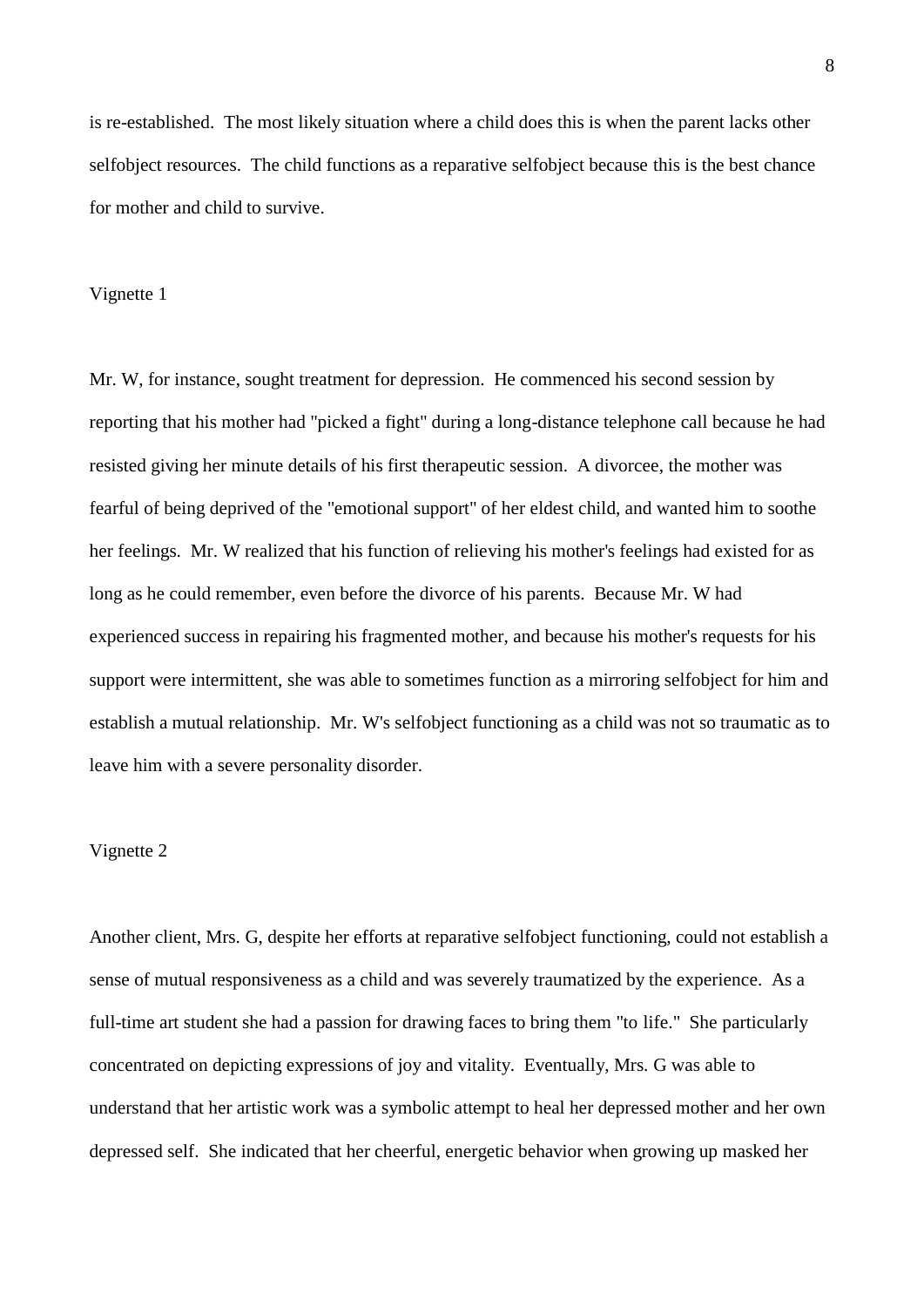sense of failure for not being able to establish a sense of mutuality with her parent. The price paid for this failure and the consequential trauma was her own arrested development.

## Vignette 3

Selfobject functions of blame, abuse, and identity, imposed by a parent, generally leave little room for mutuality, unless they are brief and intermittent. Lax's (27) vignette of Mrs. A reveals a person who was a blamer as an adult and a selfobject of blame as an infant. Mrs. A complained about the shortcomings of her husband. He was so forgetful of his obligations toward others, of business appointments, and of promises to his children, that Mrs. A kept a diary. She believed that without her efforts his business would deteriorate, their children suffer, and their friends think them irresponsible. In sessions Mrs. A bemoaned her fate, was critical of others, and indignantly belittled her husband.

 Patients who function as selfobjects of verbal or physical abuse as children are generally hostile, obnoxious persons as adults, full of hatred, and involved in destructive behavior. Often forced into treatment when parents or employers can no longer tolerate their behavior, they may initially experience treatment as a form of verbal abuse.

### Vignette 4

Mr. S, a 19-year-old son of wealthy parents, left college midway through his second semester after receiving academic probation. Mr. S had been oppositional to his parents for many years and had nothing but contempt for them. He arrived for his first session 22 minutes late, indicated he did not believe in psychotherapy, and thought that therapists were charlatans. His hair was long and dirty,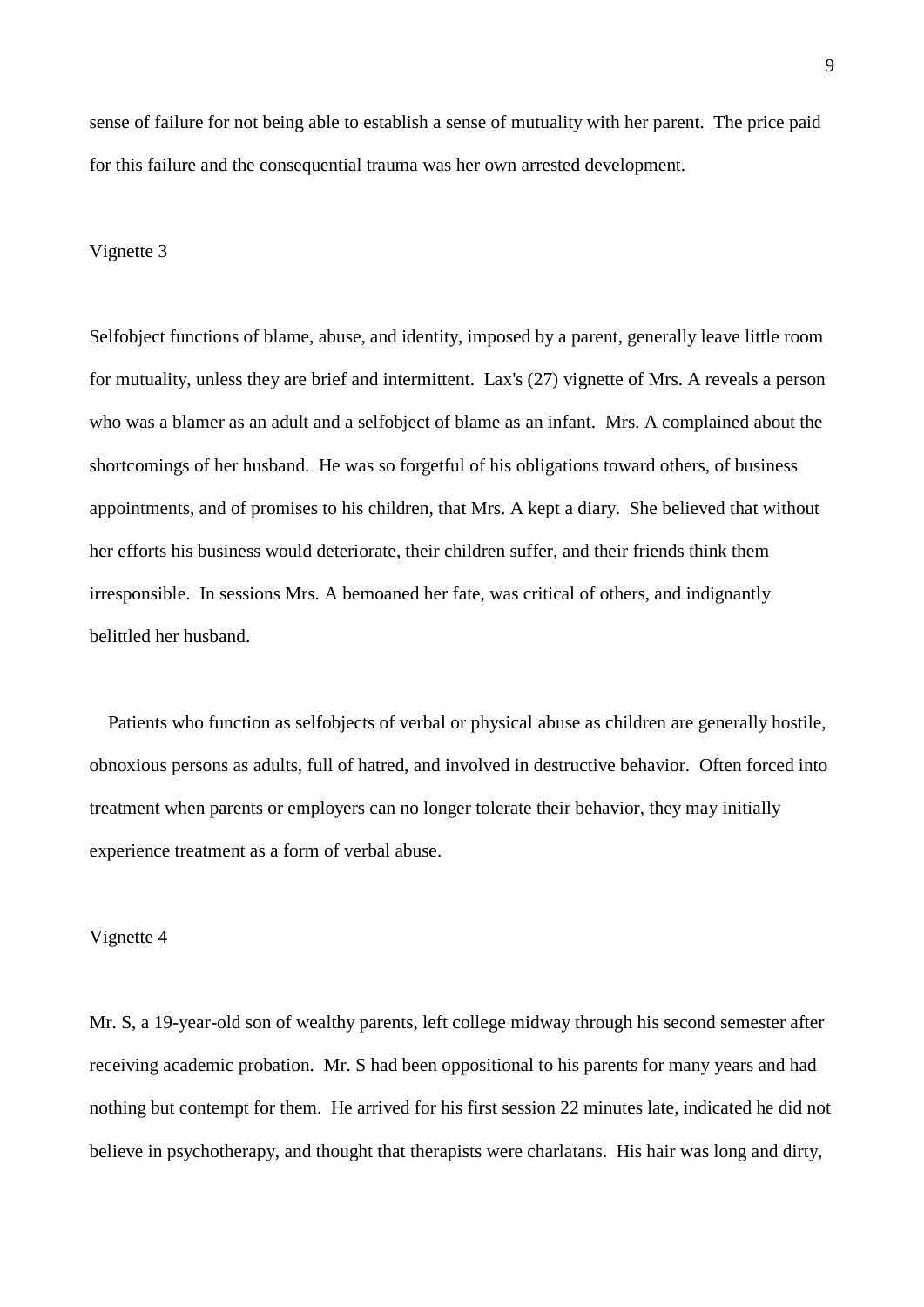his clothes disheveled, and his face chalky white for having stayed up most of the night. He complained that the 11.00 A.M. appointment was too early for him. He then sat in a hostile silence with arms crossed over his chest. When he finally spoke, it was to harangue the therapist.

 As a selfobject of identity, a parent imposes a mantle of unfulfilled parental goals and ambitions on a child.

# Vignette 5

As seems to be the case of David Helfgott, as depicted in the movie "Shine," L's mother, who wanted to be a concert pianist, had forced L, beginning at the age of four, to learn the piano. Despite the daughter's small hands and lack of musical talent, the mother pressured her into continuing the lessons, and became so hostile with her compliant daughter's slow progress, that the daughter experienced piano playing as traumatic abuse.

 One problem with the imposed selfobject of identity concept is that children may thrive under such a mantle, while others, who have been "pushed" incessantly by parents, are traumatized by it. If mutuality occurs, then the infant will accept a great deal that is imposed. In a similar way, blaming, verbal abuse, or even physical abuse may not traumatize if there is no sustained breakdown in mutuality. Such a view is similar to the popular notion that parents can be demanding as long as they are also giving.

 Although imposed functions of blame, abuse, and identity are discrete concepts, in clinical histories they often occur together. When does blame become verbal abuse? Maybe an imposed identity becomes a reason for abusing. And so on. The focus is not on distinguishing between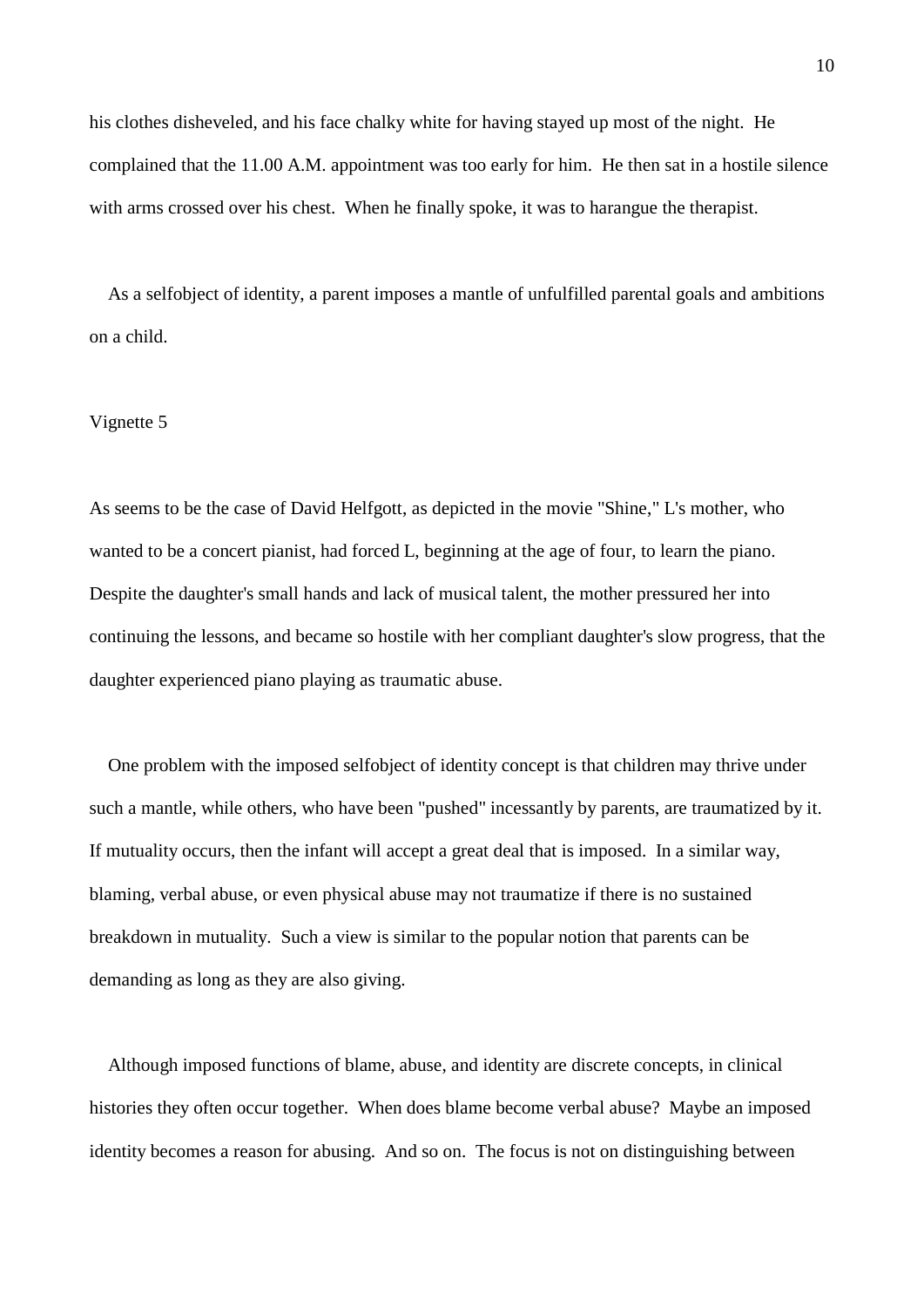these functions, nor even on the fact that a selfobject function is imposed, but on the breakdown in mutuality under imposed conditions.

## C. The Case of Mr. Z

The paradigmatic case of Mr. Z (28) also reveals Kohut's interest in the issue of the infant as selfobject. Although the second analysis of Mr. Z shows a radically different approach to treatment based on Kohut's new theoretical understanding of narcissism, the case also reveals a patient who, as a child, functioned as a merger selfobject for his mother. In the second analysis, Mr. Z's mother is depicted as pathologically jealous and having attitudes that emotionally enslaved those around her and stifled their independent existence. With Mr. Z, the mother's merger needs showed up in her interest in his feces, his possessions, and the blemishes on his skin. She had insisted, for example, on inspecting each of Mr. Z's bowel movements until he was six years old. When she abruptly ceased these inspections, she became preoccupied with his skin, particularly his face.

 Mr. Z functioned as an idealized selfobject for his mother who doted on him as well. It would be easy to de-emphasize Mr. Z's selfobject function for his mother because of his own avowed idealization of her. A careful reading of the case, however, suggests that Mr. Z's idealization of his mother may not have served as a selfobject function. He may have idealized her as a defense against recognizing disavowed rage at feeling entrapped by his mother's archaic merger needs. Any recognition and expression of this rage would lead to his mother's and, consequently, his own fragmentation.

 In the case of Mr. Z, this linking of an archaic merger transference to the patient's idealized selfobject function for the mother, suggests that the imposed functions of blame, abuse and identity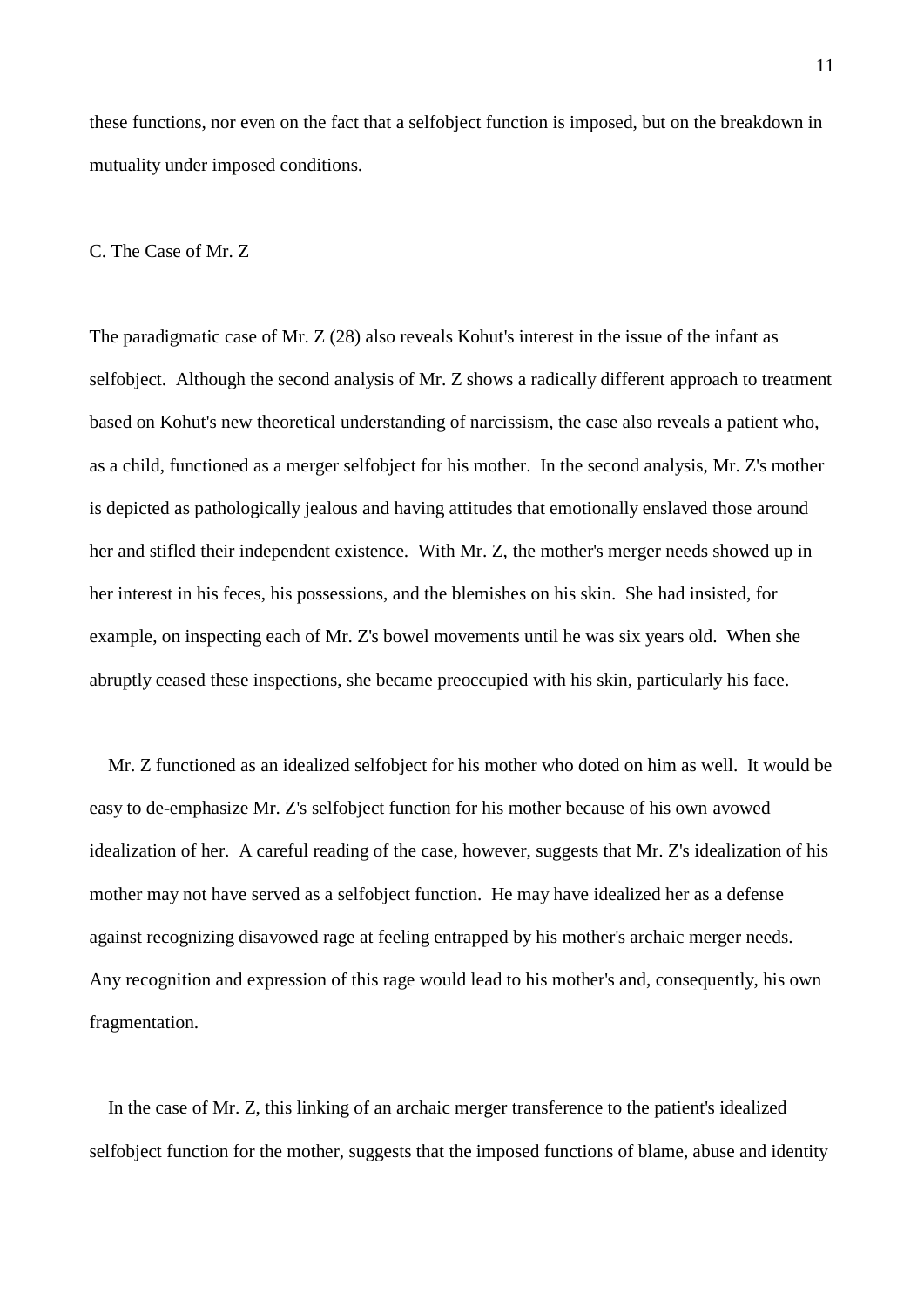may often be part of an archaic merger experience. An examination of the selfobject functions imposed by parents on infants helps us understand how the mother "usurp[s] the baby's forming self into her own" (p. 636), compared to the healthy mutual "partial mergers" that Kohut sees as "a necessary aspect of the self's existence" (p. 649).

## D. Twinship Transferences

 Twinship transferences are sometimes presented by patients whose functioning was impaired because they were serving as a selfobject for parents when children. Kohut (29) discovered the importance of twinship when one of his patients described a fantasy of a genie in a bottle. This genie was experienced as a twin to whom she could relate whenever she felt unsupported and alone. The patient remembered a time when, aged four, she had stood in the kitchen alongside her grandma, kneading dough (p. 196).

 In Kohut's examples, twinship involves a child as a twin to a parent; that is, a child feels a sense of sameness by entering and sharing a parent's world. Archaic twinship transferences with patients who have been traumatized by reverse selfobject experiences, seek the therapist to share the patient's world, the reverse of Kohut's twinship examples. If patients were blamed as children, they find something with which to blame the therapist; if abused, they verbally abuse the therapist; if a mantle was traumatically imposed on them, they impose demands on how the therapy proceeds. With the therapist as the child and the patient as the parent, a patient creates a twinship experience for a therapist to empathically understand a patient's experience as an infant, as happened in the movie "Good Will Hunting" where the patient began by analyzing the therapist.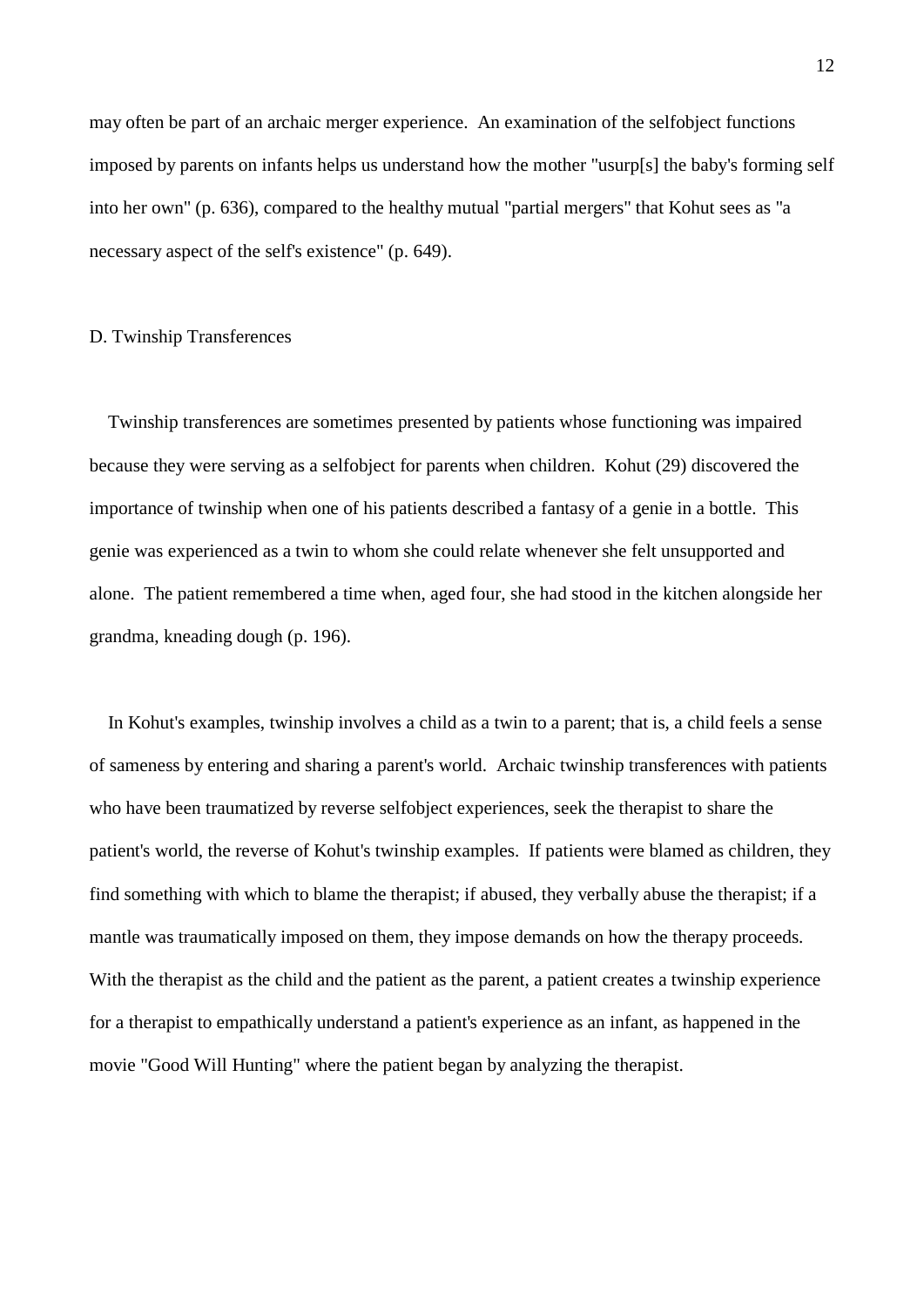Hints about a twinship transference are given by Freud. In a diary entry, Sandor Ferenczi noted that Freud had described how, early in his practice, he lay on the floor, sometimes for hours at a time, accompanying a patient through crises. According to Swales (30, p. 50), this Ferenczi entry refers to Baroness Anna von Lieben, the borderline patient Freud saw for three years, sometimes twice daily, who taught Freud so much about psychotherapy that he called her his "Lehrmeisterin" (master teacher). Supporting Ferenczi's report, and the possibility that Freud was unwittingly responding to the need for a form of twinship, are statements by family descendants of an "extraordinary kind of rapport--some extraordinary intensity of mutual 'infatuation'--between Anna von Lieben and Freud." Did Freud intuit that in imitating the behavior of this very disturbed patient, he was able to share her affects?

 Patients with a history of traumatic functioning as selfobjects may resist bonding until the therapist empathically understands the twinship transference of the patient. Lorenz's (31) work with the "triumph ceremonies" of Greylag geese suggests that a patient's so called "resistance" to a bond is the initiation of a twinship experience as a means of forming a bond. Patients with a history of being traumatized by functioning as an imposed selfobject for a parent do not bond easily. These persons, in seeking an archaic twinship that is difficult for a therapist to understand, test the therapist's capacity for mutuality before they allow emotional ties to form.

#### Concluding Remarks

Once an infant's selfobject functions for a parent are studied, a set of imposed functions emerge such as blame, abuse, and identity, as well as the mirror and idealizing associated with reparative selfobject functions. None of these infant selfobject functions automatically involve trauma unless they are accompanied by a lack of mutual selfobject functioning. The trauma from selfobject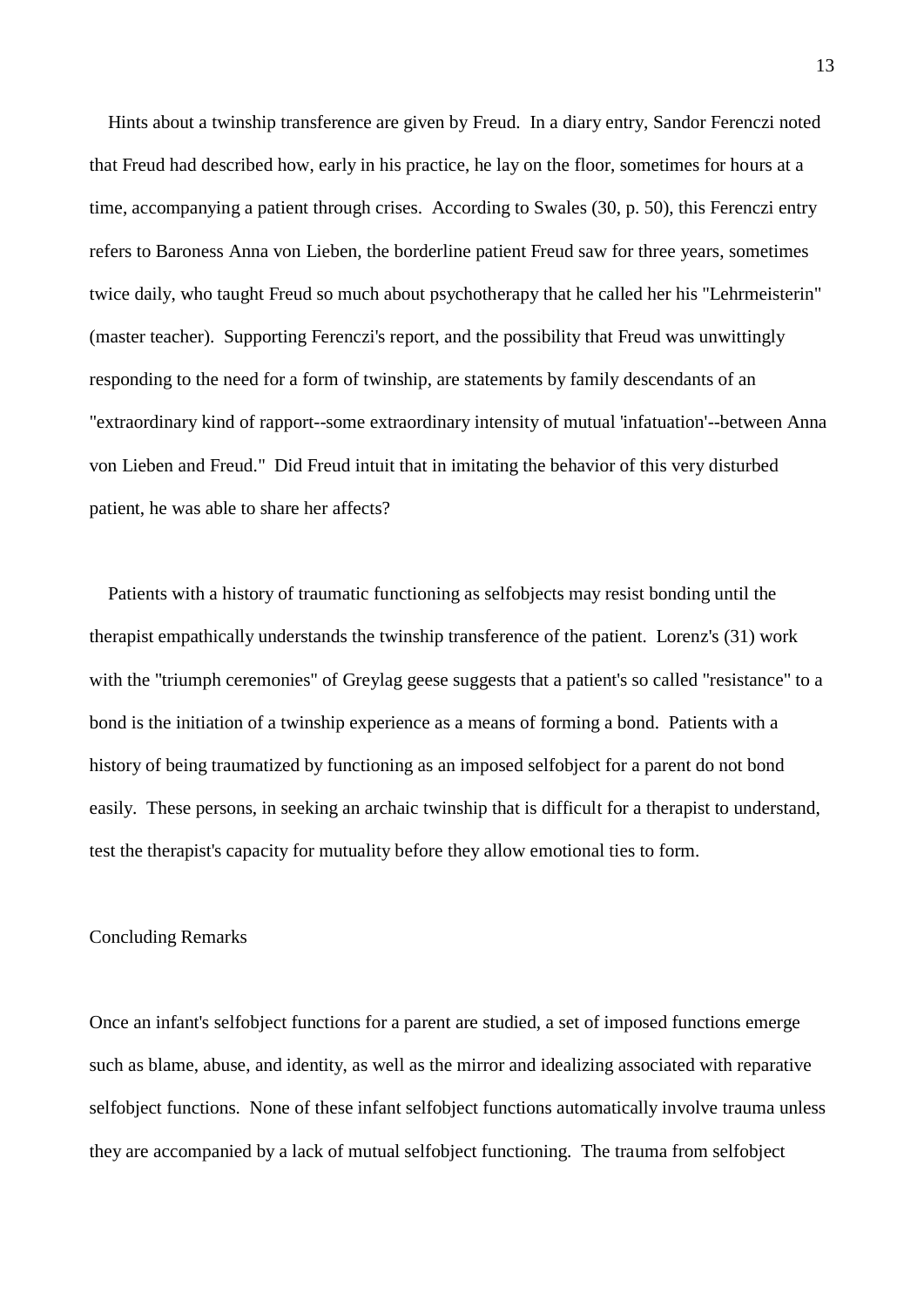functioning without mutuality may lead the patient to create a twinship transference as a bridge for the therapist to enter the patient's world first and thus help form a healing bond.

# References

- 1. Kohut H (1971). The analysis of the self. New York: International Universities Press.
- 2. Basch M (1994). The selfobject concept: clinical implications. In, A Goldberg (Ed). A decade of progress: progress in self psychology, Vol 10, Hillsdale, NJ: The Analytic Press, PP. 1-7.
- 3. Stolorow R, & Atwood G (1992). Contexts of being: the intersubjective foundations of psychological life. Hillsdale, NJ: The Analytic Press.
- 4. Wolf E (1979). Transference and countertransference in the analysis of the disorders of the self. Contemporary Psychoanalysis, 15, 577-594.
- 5. Lee R (1988). The reverse selfobject experience. American Journal of Psychotherapy, 42, 416-424.
- 6. Goldberg A (1998). The psychology of self: a casebook. New York: International Universities Press.
- 7. Kohut H (1977). The restoration of the self. New York: International Universities Press.
- 8. Miller A (1981). The Drama of the Gifted Child. New York: Basic.
- 9. Grotstein J (1983). Some perspectives in self Psychology. In, A Goldberg (ed). The future of psychoanalysis, New York: International Universities Press, pp. 165-201.
- 10. Atwood G, & Stolorow R (1984). Structures of subjectivity: explorations in psychoanalytic phenomenology. Hillsdale, NJ: The Analytic Press.
- 11. Stolorow R, Brandchaft B, & Atwood G (1997). Psychoanalytic treatment: an intersubjective approach. Hillsdale, NJ: The Analytic Press.
- 12. Basch M (1988). Understanding psychotherapy. New York: Basic.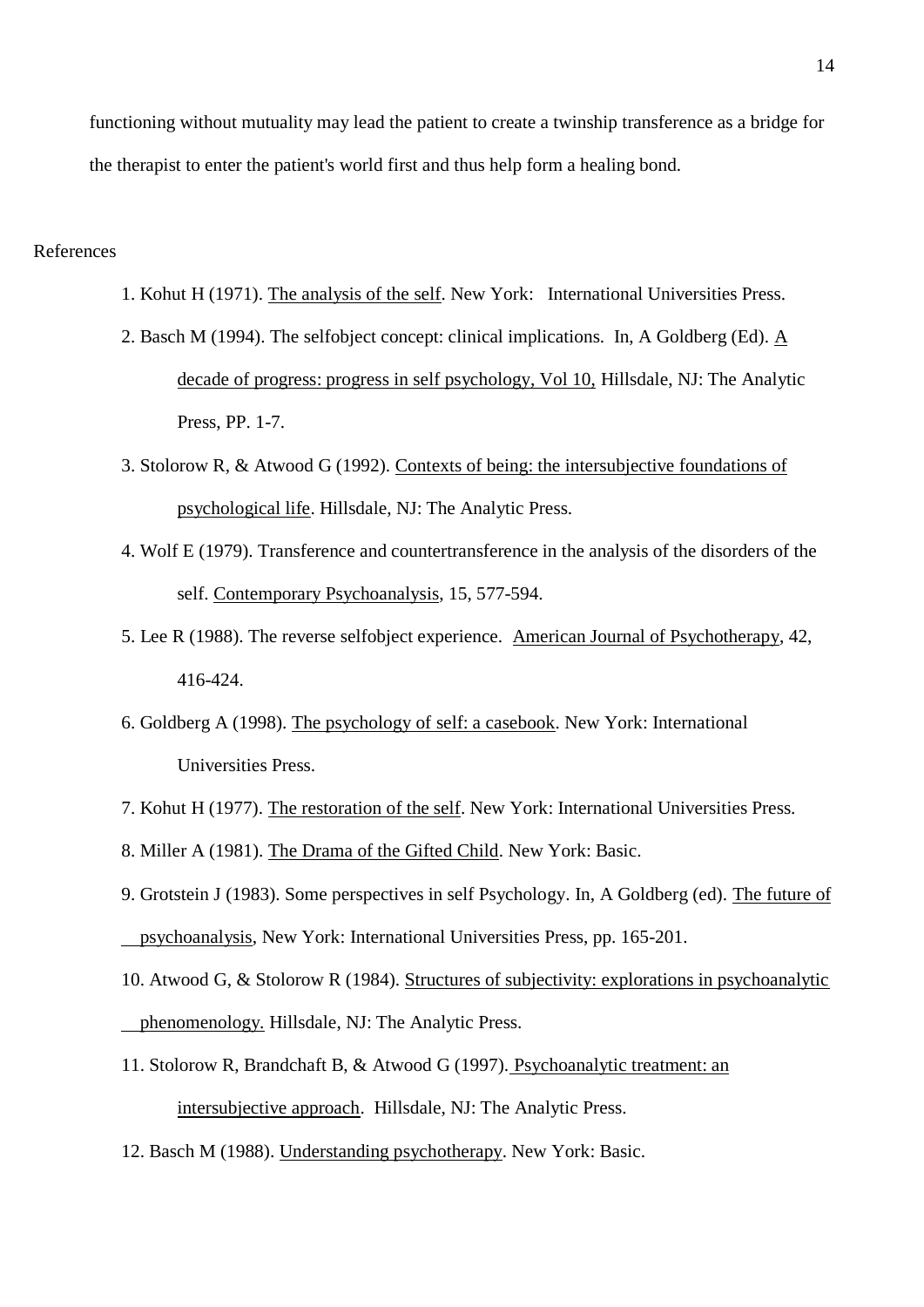- 13. Mitchell S (1988). Relational concepts in psychoanalysis. Cambridge: Harvard University Press.
- 14. Ulman B, & Brothers D (1988). The shattered self. Hillsdale, NJ: The Analytic Press.
- 15. Ferenczi S (1927). The adaptation of the family to the child. In, M. Balint (ed). Final contributions to the problems and methods of psychoanalysis, Vol. 3, New York: Brunner-Mazel, 1980, pp. 61-78.
- 16. Ferenczi S (1933). Confusion of tongues between adults and the child. In, M. Balint (ed). Final contributions to the problems and methods of psychoanalysis Vol. 3, New York: Brunner-Mazel, 1980, pp. 156-167.
- 17. Balint A (1949). Love for the mother and mother love. In, M. Balint (ed). Primary love and psycho-analytic technique, London: Hogarth Press, pp. 09-127.
- 18. Schmideberg M (1948). Parents as children. Psychiatric Quarterly. 22, 207-217.
- 19. Friedman S (1966). The diagnostic process during the evaluation of an adolescent girl. In, R. Eckstein (ed). Children of time and space, of action and impulse, pp. 15-62.
- 20. Bowlby J (1973). Attachment and Loss: Separation, Vol. II. New York: Basic.
- 21. Kahn M (1974). The Privacy of the Self. New York: International Universities Press.
- 22. Stolorow R, & Brandchaft B (1987). Developmental failure and psychic conflict. Psychoanalytic Psychology, 4:241-253.
- 23. Tomkins S (1962, 1963, 1991, 1992). Affects, imagery and consciousness, Vols. 1, 2, 3, 4. New York: Springer.
- 24. Grotstein, J. (1983). Some perspectives in self psychology. In, A. Goldberg (ed). The future of psychoanalysis, New York: International Universities Press, pp. 165-201.
- 25. Beebe B, & Lachmann F (1988). Mother-infant influence and precursors of psychic structure. In A. Goldberg (ed). Frontiers in self psychology: progress in self psychology Vol. 3, Hillsdale, NJ: The Analytic Press, pp. 3-26.